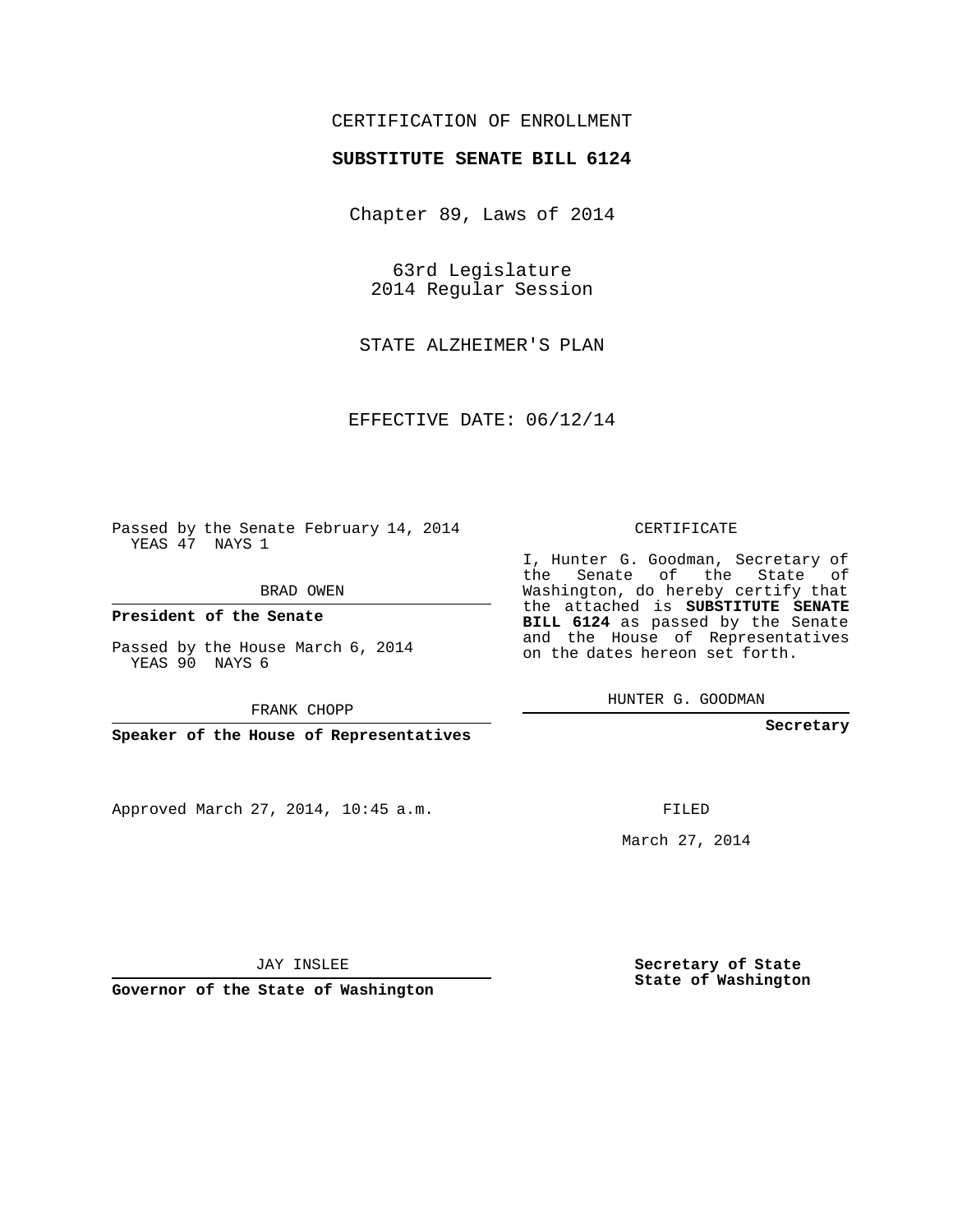## **SUBSTITUTE SENATE BILL 6124** \_\_\_\_\_\_\_\_\_\_\_\_\_\_\_\_\_\_\_\_\_\_\_\_\_\_\_\_\_\_\_\_\_\_\_\_\_\_\_\_\_\_\_\_\_

\_\_\_\_\_\_\_\_\_\_\_\_\_\_\_\_\_\_\_\_\_\_\_\_\_\_\_\_\_\_\_\_\_\_\_\_\_\_\_\_\_\_\_\_\_

Passed Legislature - 2014 Regular Session

## **State of Washington 63rd Legislature 2014 Regular Session**

**By** Senate Health Care (originally sponsored by Senators Keiser, Dammeier, Hargrove, Ranker, McCoy, Hasegawa, Conway, Darneille, McAuliffe, Cleveland, Billig, Rolfes, Nelson, Mullet, Fraser, Frockt, Eide, Kohl-Welles, Kline, Hobbs, Pedersen, Hatfield, Parlette, Roach, and Becker)

READ FIRST TIME 02/07/14.

 1 AN ACT Relating to developing a state Alzheimer's plan; creating 2 new sections; and providing an expiration date.

3 BE IT ENACTED BY THE LEGISLATURE OF THE STATE OF WASHINGTON:

 NEW SECTION. **Sec. 1.** The department of social and health services must convene an Alzheimer's disease working group to develop a state Alzheimer's plan that consists of the following members to be appointed by the department unless indicated otherwise:

 8 (1) At least one unpaid family caregiver of a person who has been 9 diagnosed with Alzheimer's disease;

10 (2) At least one professional caregiver of a person who has been 11 diagnosed with Alzheimer's disease;

12 (3) At least one individual provider caregiver of a person who has 13 been diagnosed with Alzheimer's disease;

14 (4) At least one person who has been diagnosed with Alzheimer's 15 disease;

- 16 (5) A representative of nursing homes;
- 17 (6) A representative of assisted living facilities;
- 18 (7) A representative of adult family homes;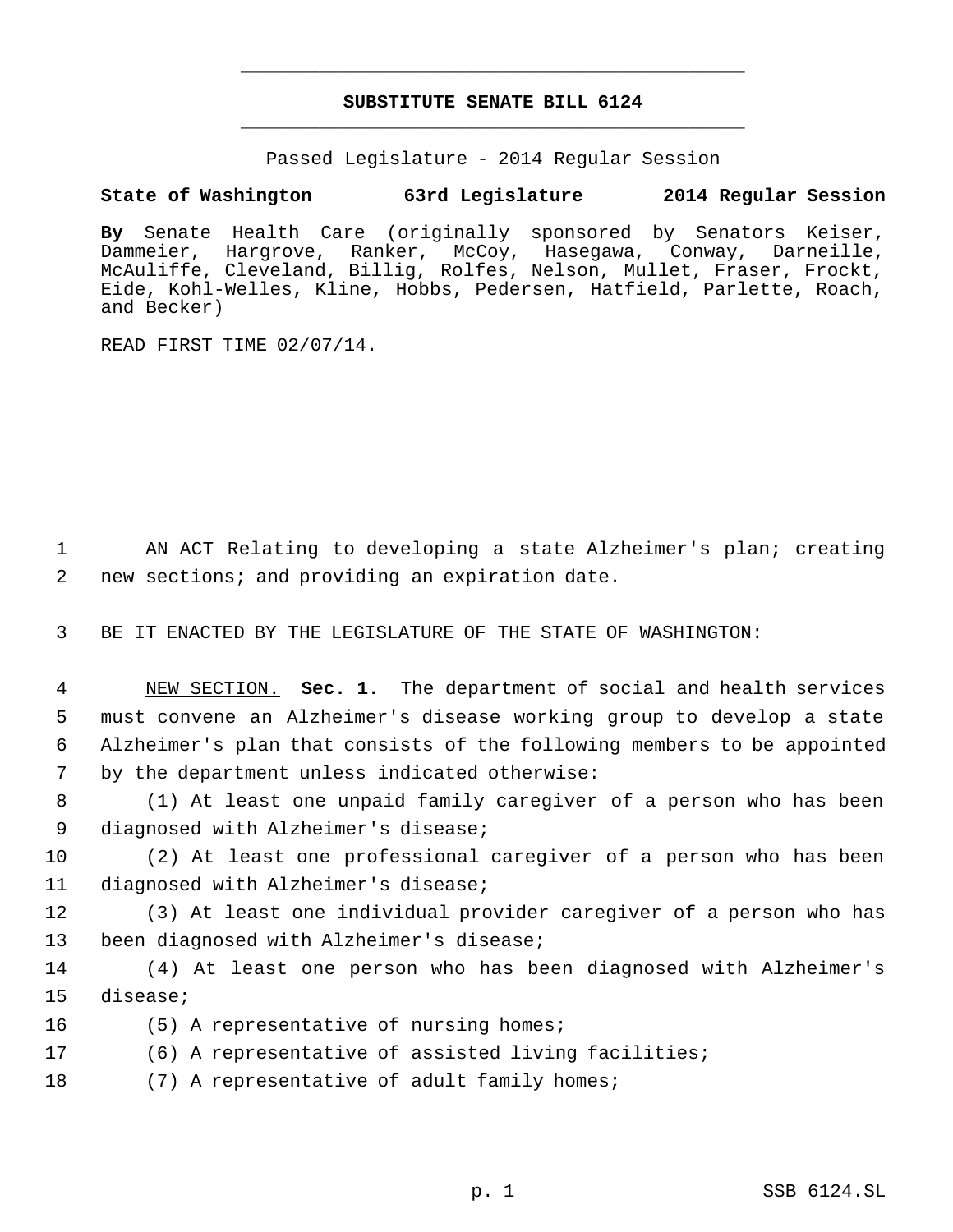(8) A representative of home care agencies that care for people with Alzheimer's disease; (9) A representative of adult day services; (10) A health care professional who treats people with Alzheimer's disease; (11) A psychologist who specializes in dementia care; (12) A person who conducts research on Alzheimer's disease; 8 (13) A representative of the Alzheimer's association; (14) A representative of the Alzheimer society of Washington; (15) The governor or the governor's designee; (16) The secretary of the department of social and health services 12 or the secretary's designee; (17) The secretary of the department of health or the secretary's designee; (18) The director of the health care authority or the director's designee; (19) The long-term care ombuds or the ombuds' designee; (20) A member of the senate health care committee, appointed by the senate; (21) A member of the house of representatives health care and wellness committee, appointed by the house of representatives; (22) Five health policy advocates including representatives of the American association of retired persons, area agencies on aging, elder care alliance, and other advocates of the elderly or long-term care workers; (23) A representative of the University of Washington's Alzheimer's disease research center; (24) A member with experience in elder law or guardianship issues; and (25) A representative from the Washington state department of

veterans affairs.

 NEW SECTION. **Sec. 2.** The Alzheimer's disease working group established in section 1 of this act must examine the array of needs of individuals diagnosed with Alzheimer's disease, services available to meet these needs, and the capacity of the state and current providers to meet these and future needs. The working group must consider and make recommendations and findings on the following: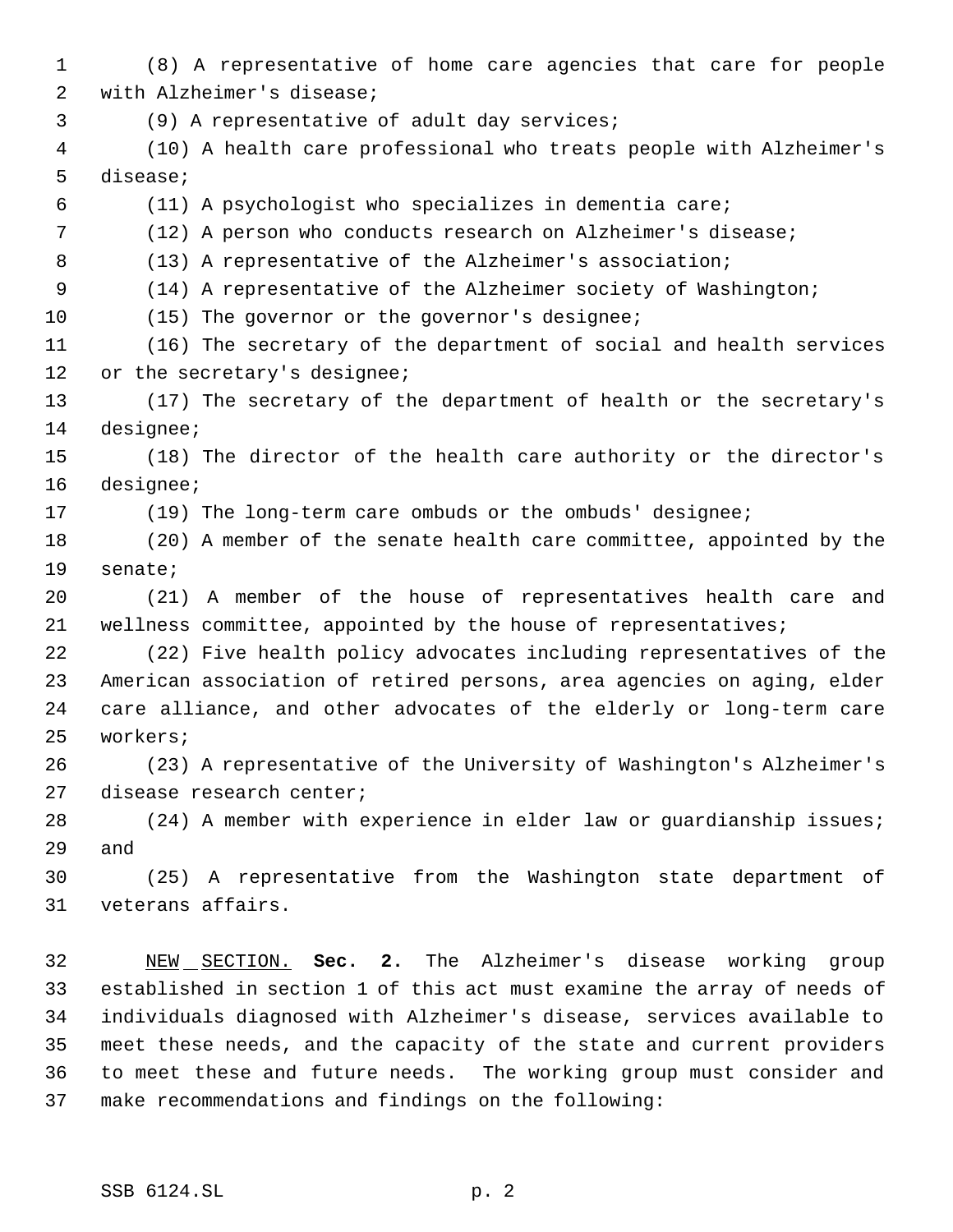(1) Trends in the state's Alzheimer's population and service needs including, but not limited to:

 (a) The state's role in long-term care, family caregiver support, and assistance to persons with early-stage and early-onset of Alzheimer's disease;

 (b) State policy regarding persons with Alzheimer's disease and dementia; and

 (c) Estimates of the number of persons in the state who currently have Alzheimer's disease and the current and future impacts of this disease in Washington;

 (2) Existing resources, services, and capacity including, but not limited to:

(a) Type, cost, and availability of dementia services;

 (b) Dementia-specific training requirements for long-term care staff providing care to persons with Alzheimer's disease at all stages of the disease;

 (c) Quality care measures for assisted living facilities, adult 18 family homes, and nursing homes;

 (d) Availability of home and community-based resources for persons with Alzheimer's disease, including respite care;

(e) Number and availability of long-term dementia units;

 (f) Adequacy and appropriateness of geriatric psychiatric units for persons with behavior disorders associated with Alzheimer's disease and related dementia;

 (g) Assisted living residential options for persons with dementia; and

 (h) State support of Alzheimer's research through the Alzheimer's disease research center at the University of Washington; and

 (3) Needed policies or responses including, but not limited to, the promotion of early detection and diagnosis of Alzheimer's disease and dementia, the provision of coordinated services and supports to persons and families living with Alzheimer's disease or dementia disorders, the capacity to meet these needs, and strategies to address identified gaps in services.

 NEW SECTION. **Sec. 3.** (1) The secretary of the department of social and health services or the secretary's designee must convene the